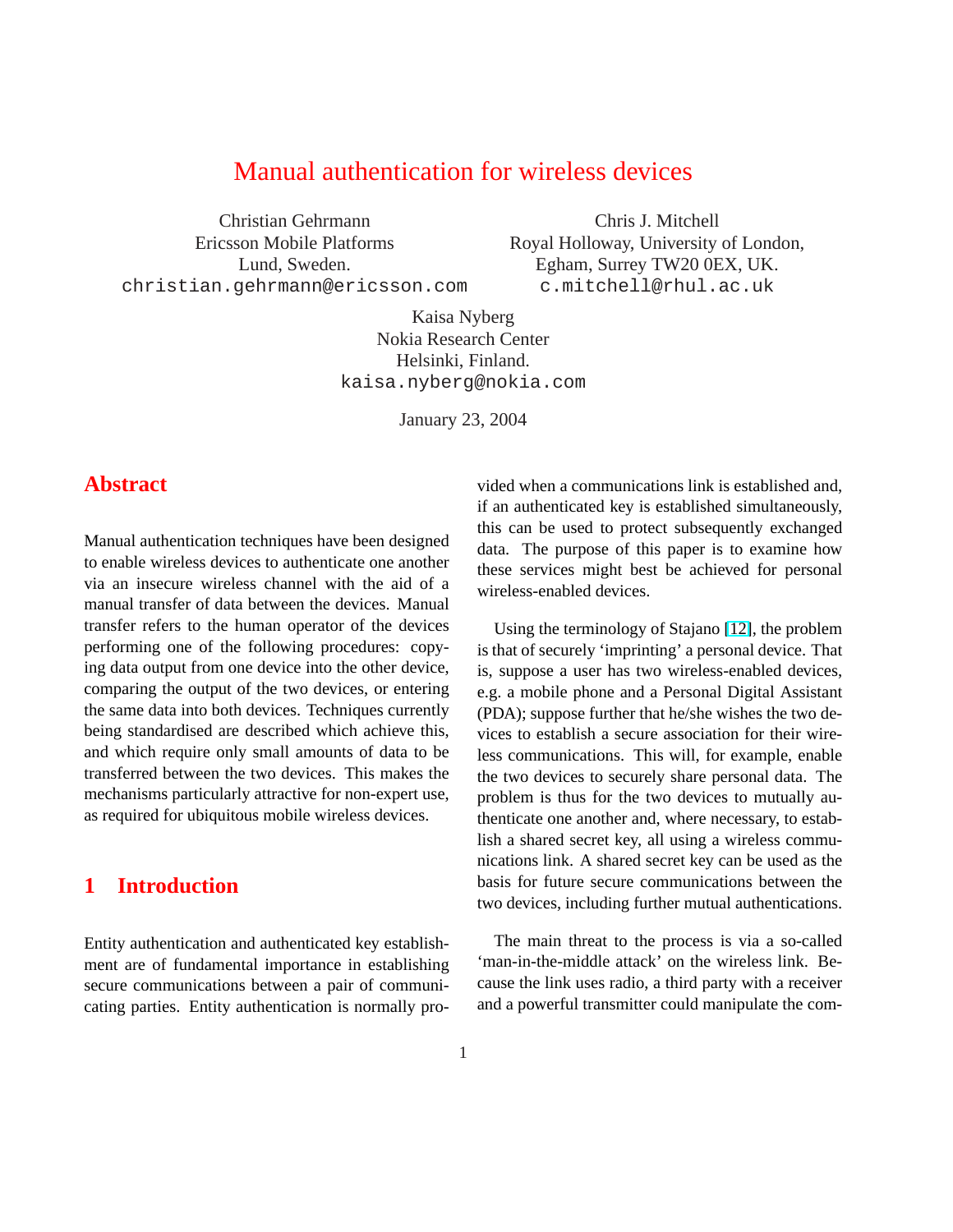munications between the devices, in a way that will not be evident to the user. Thus, the attacker could masquerade as the first device to the second device, and also as the second device to the first device, and set up separate keys with each. To prevent this, it will be necessary for the device operator to input and output data via the devices' user interfaces (i.e. performing a manual data transfer) to enable the devices to verify each other's identities.

This is the context of use for the manual authentication protocols described here. We make the following assumptions about the two devices.

- The two devices have access to a wireless communications channel, which can be used to exchange as much data as required; however, no assumptions are made about the security of this channel — for example, it may be prone to manipulation by an active attacker.
- The two devices are both under the control of either a single human user, or a pair of users who trust one another and who share a communications channel whose integrity is protected by some means (e.g. using handwritten notes or a voice channel). Both devices have a means to input or output a sequence of digits, i.e. they have at least a numeric keypad or a multi-digit display.
- If a device does not have a keypad, then it must at least have an input, e.g. a button, allowing the successful conclusion of a procedure to be indicated to the device. Similarly, if a device lacks a multi-character display, then it must at least have an output capable of indicating the success or failure of a procedure (e.g. red and green lights or a sound output).

We do not assume that the devices have any prior keying relationship or are equipped with any keys by their manufacturers. Of course, the problem would become dramatically easier if every device had a unique signature key pair and a certificate for their public key signed by a widely trusted Certification Authority (CA). However the overhead of personalising every device in this way is likely to be prohibitive, particularly for low-cost devices.

Similarly, we do not assume that the two devices share a trusted communications link, e.g. as might be provided by a hard-wired connection. Such a link, even if it only guaranteed data integrity and data origin authentication (and not confidentiality), would again make the problem simple, since it could be used to authenticate a Diffie-Hellman exchange (as described in section 2). However, it would be unreasonable to always expect such a link to exist, since many simple wireless devices are likely to possess no wired communications interfaces.

An emerging international standard, ISO/IEC 9798- 5 [\[6\]](#page-8-0), currently at Committee Draft ballot stage, contains a set of 'manual authentication' solutions to the wireless device imprinting problem. Some of the schemes in this standard are described in sections 3 and 4 below. The same schemes may also be included in a future version of the Bluetooth standards. The existing Bluetooth specifications already contain a solution to device imprinting, but this solution has wellknown security shortcomings if the initial exchange between devices can be wiretapped [\[3,](#page-7-0) [8\]](#page-8-0). A more detailed discussion of manual authentication can be found in [\[3\]](#page-7-0).

## **2 Using Diffie-Hellman**

Perhaps the most straightforward solution to the imprinting problem is to use the Diffie-Hellman key establishment protocol [\[1,](#page-7-0) [11\]](#page-8-0); this approach was first proposed by Maher [\[10\]](#page-8-0). As discussed in [\[3\]](#page-7-0), this is also the solution proposed by Stajano and Anderson, [\[12,](#page-8-0) [13\]](#page-8-0). We thus first describe such a solution.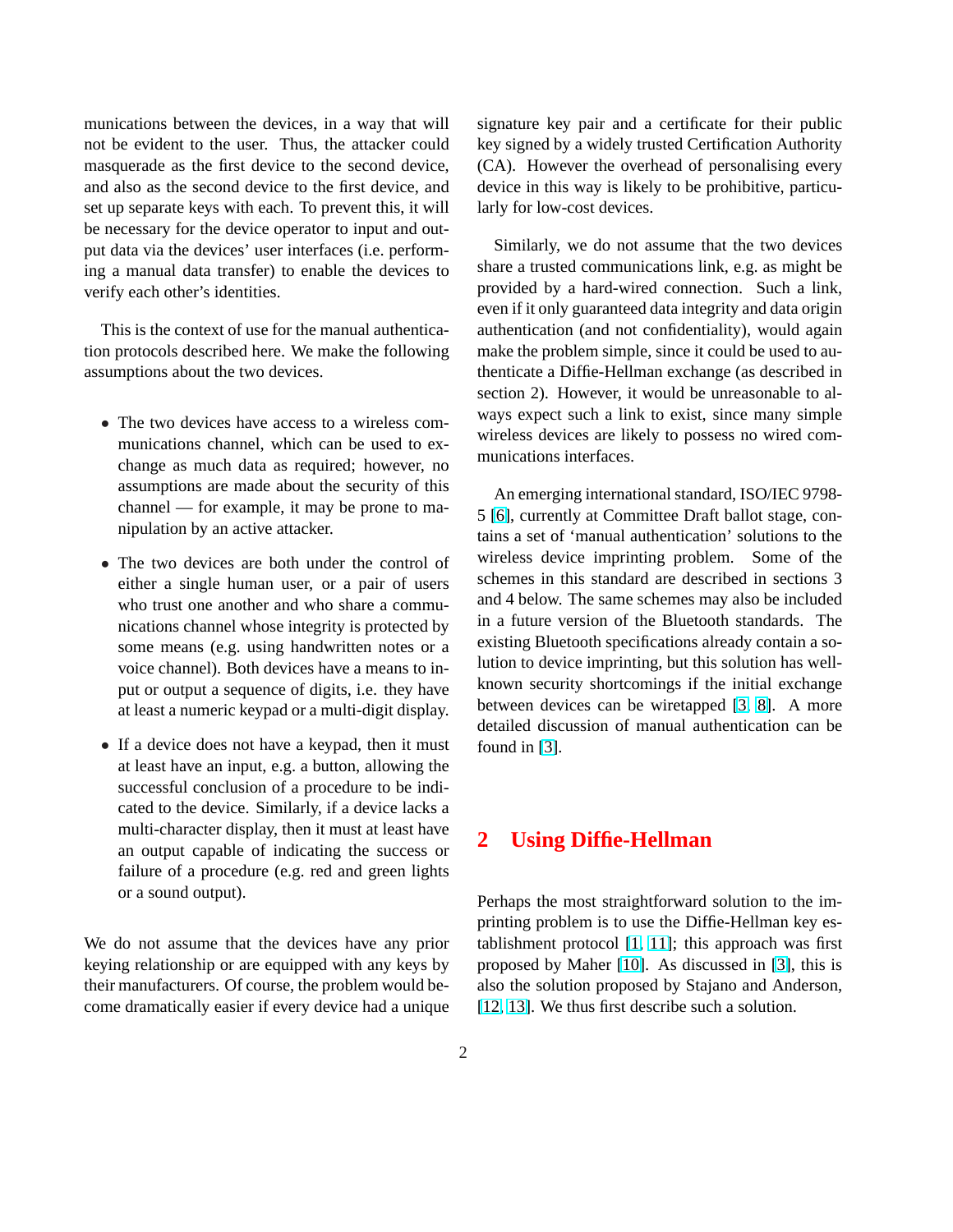### **2.1 Procedure**

The two devices first agree on (or are pre-programmed with) a secure set of Diffie-Hellman parameters, namely a large prime p, a large prime q dividing  $p-1$ , and a value  $q$  of multiplicative order  $q$  mod  $p$ . In fact the Diffie-Hellman parameters could be standardised, or made the subject of an industry agreement. This would make the task of equipping all devices with the parameters very simple, and certainly much simpler and cheaper than giving each device an individual key pair and certificate.

The two devices,  $A$  and  $B$  say, then both generate a random value between 1 and  $q - 1$  — call these values a and b. A computes  $g^a$  mod p and sends it to B, and B computes  $g^b \mod p$  and sends it to A (in both cases using the wireless link). Finally A computes the shared key K as  $K = (g^b)^a \mod p$  and B computes the same key as  $(g^a)^b \bmod p$ .

Of course, as is widely understood (see, for example, [\[11\]](#page-8-0)) this procedure does not provide mutual authentication, since the transmitted Diffie-Hellman values could have been manipulated by an interceptor acting as a man-in-the-middle (as above). Mutual authentication can be achieved by the manual exchange of checksums, i.e. using a 'manual authentication' technique, as follows. Note that, apart from the authentication issue, the security of the Diffie-Hellman protocol has been widely studied. If the parameters are chosen appropriately, then it is believed to be secure.

To provide the desired authentication, Maher [\[10\]](#page-8-0) proposed the following additional steps. After completing the Diffie-Hellman exchange, both devices input the key  $K$  to a one-way hash-function  $h$ , e.g. SHA-1 [\[5\]](#page-8-0), to obtain  $h(K)$ , which can be truncated to the desired length by taking the leftmost bits of the output (the choice for the length is discussed below). Suppose now that one device has a display and the other a keypad. The device with a display outputs the hashcode, e.g. as a sequence of hexadecimal digits. The user now enters this sequence into the second device using its keypad. The second device compares the input hash-code with its computed value and, if they agree, provides a positive indication to the user. If this positive indication is received, the user inputs a success indication into the first device. This completes the mutual authentication process, and both devices also now have an authenticated key.

A similar procedure can be followed if both devices have a display. In this case both devices output their computed hash code, and the user is then simply required to compare the values output by the two devices. If they agree then the user gives a positive indication to both devices.

If one of the devices possesses neither a display nor a keypad, then it is difficult to apply the above method. However, in the case of a device with an audio output, e.g. a wireless headset, it may be possible for the headset to 'speak' the digits to the user, thus providing the functions of a display.

#### **2.2 Issues**

The main problem with the above procedure is the number of digits that need to be typed or examined by the user. Typing in a large number of digits to a small numeric keypad without making an error is a non-trivial procedure, and one that many users are likely to find too demanding to carry out. This is bad news for manufacturers of consumer devices. If the device cannot operate without completing the procedure then repeated failures to perform it correctly will cause the user to be very frustrated with the supplier. Alternatively, if the device can be used without a secure imprinting process, then this is a situation which could give rise to serious security vulnerabilities, which could also seriously damage the supplier's reputation.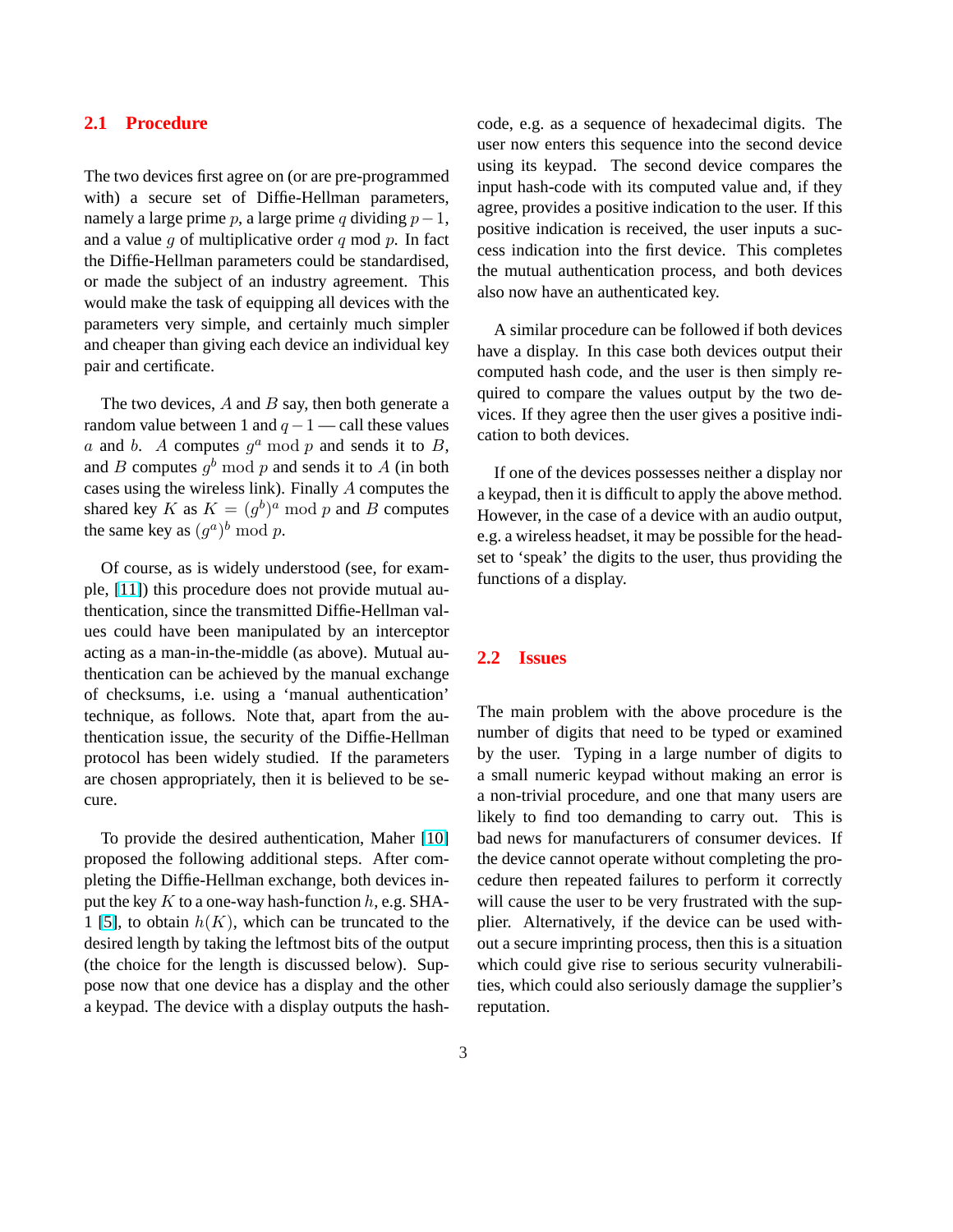One possible solution is to drastically truncate the hash-code, e.g. to the first 16 or 32 bits — this would mean that the user would only have to type in (or compare) 4 or 8 hexadecimal digits, respectively. Whilst this is attractive, it has serious security weaknesses, as follows.

#### **2.3 Attacking short hash-codes**

Typically one device (say  $A$ ) will send its Diffie-Hellman value first, and then wait for the response from B. Suppose that A first sends  $g^a$  mod p to B. Suppose also that an active interceptor of the wireless link,  $C$  say, prevents this from reaching  $B$  and replaces it with  $g^{\hat{a}'}$  mod p, for some value  $a'$  chosen by  $C$ .

B responds with  $g^b \mod p$ , and B simultaneously computes the shared key as  $K_B = g^{a'b} \mod p$ . Now suppose that C also intercepts  $g^b \mod p$  and prevents it from reaching A. It is important to observe that, because C chose  $a'$ , C is now able to compute the key held by  $B$ , i.e.  $C$  knows  $K_B$ .

 $C$  next generates a series of random values  $b'$ , and for each such value computes  $K' = (g^a)^{b'} \bmod p$  and  $h(K')$ . C then compares the first 16 bits of  $h(K')$ with the first 16 bits of  $h(K_B)$ . If they agree then C simply sends  $g^{b'}$  mod p to A, who generates the key  $K_A = (g^{b'})^a$  mod p. Because of the way in which b' was chosen by  $C$ , the truncated hashes computed by  $A$ and B will match, although they do not share a secret key. Moreover, worst of all, C will know the values of the keys held by  $A$  and  $B$ .

This attack requires the attacker to perform a significant amount of work in a short time, i.e. before A and  $B$  'time out'. Specifically, if the hash-function is truncated to t bits, then on average  $C$  will need to generate  $2^{t-1}$  values b' before one is found which yields the desired hash-value. Thus for  $t = 16$ ,  $t = 32$  and  $t = 48$ the attack requires 30,000, 2 billion and 150 trillion trials respectively. If an attacker with significant computing resources wished to attack the imprinting process, then it might be feasible to perform one billion trials in a second, and we might reasonably assume the 'time-out' value to be at most 10 seconds, allowing time for the attacker to perform 10 billion trials.

Thus using a hash-code of at least 48 bits appears to be necessary to rule out the possibility of success in attacking the imprinting process, given a well-equipped 'man-in-the-middle'. 48 bits amounts to 12 hexadecimal digits, which is already quite a significant number for a user to enter in an error-free way, particularly when using a very small keypad with no display to enable the user to check the correctness of each key depression.

Ideally we would like a solution in which such a man-in-the-middle attack can be prevented without requiring the users to type in or compare long strings of digits. Such schemes form the focus of the remainder of this paper.

# **3 Manual authentication using a short check-value**

We first describe an example of a scheme which uses keyed check-functions having short check-values (e.g. of around 16–20 bits) and using short keys (again of 16-20 bits). These check-functions are essentially MAC (Message Authentication Code) functions producing short outputs. To maximise the provable performance of the scheme, Gehrmann and Nyberg [\[3\]](#page-7-0) have proposed using a coding theory construction to compute the check-values; this scheme is included in the draft standard [\[6\]](#page-8-0). However, in practice, use of a conventional MAC function (e.g. a CBC-MAC based on use of a block cipher — see, for example, [\[11\]](#page-8-0)) will almost certainly be sufficiently secure (in such a case the short key could be padded with a fixed string to construct a block cipher key).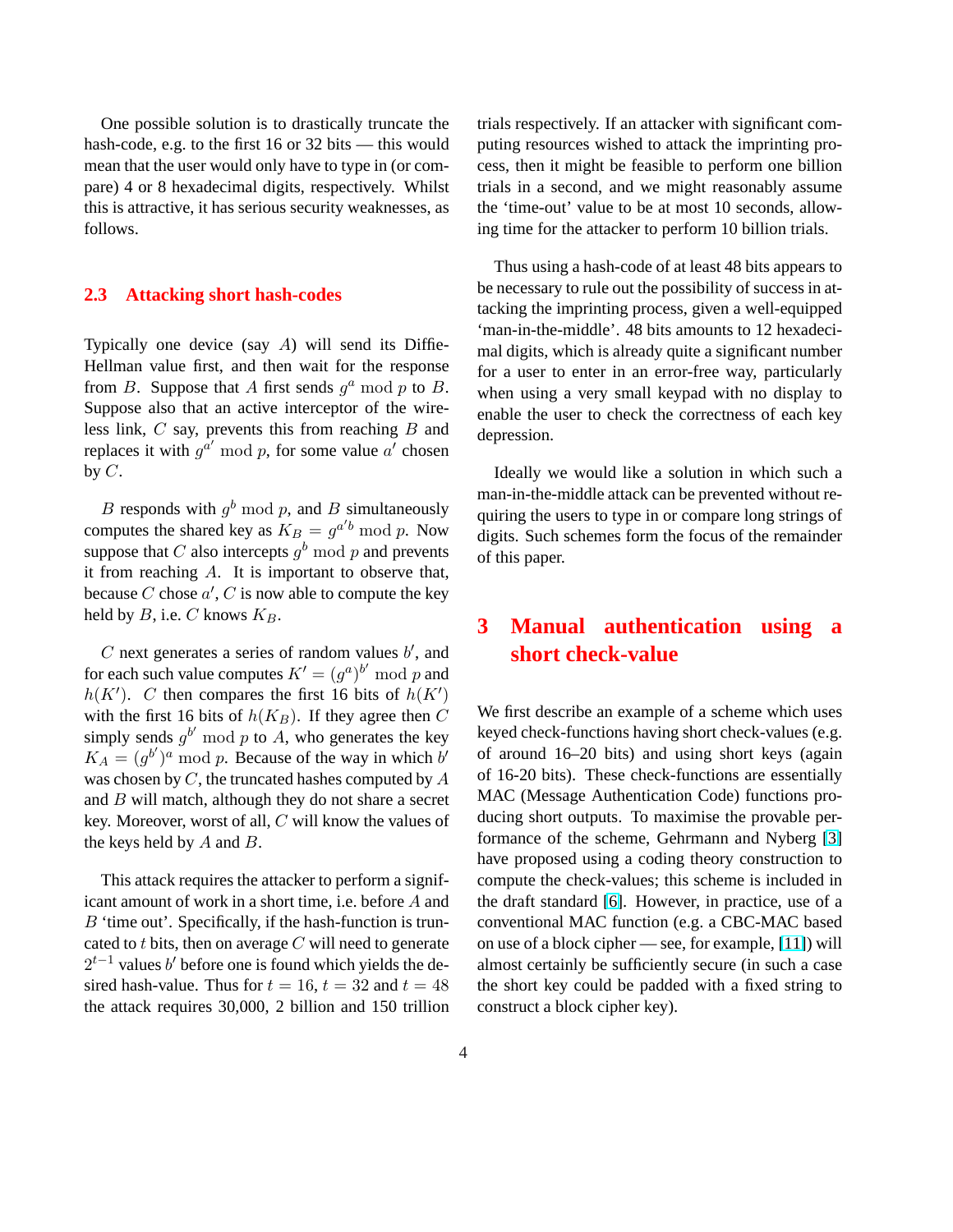### **3.1 The MANA I scheme**

The scheme we describe, called MANA I (for MANual Authentication) in [\[3\]](#page-7-0) and mechanism 1 in [\[6\]](#page-8-0), is designed for use in the situation where one device  $(A)$ has a display and the other  $(B)$  has a keypad, although a simple variant (MANA II) exists for the case where both devices have a display. MANA I and MANA II were originally published in [\[2\]](#page-7-0).

We also assume that the two devices wish to agree on the value of a public data string  $D$ . This data string could be the concatenation of  $A$ 's and  $B$ 's public keys, for some asymmetric cryptosystem. This could support the registration process for a small-scale PKI, or could simply be used as the basis for subsequent secure communications. In particular the public keys could be used, e.g. as Diffie-Hellman public keys, to provide the basis for an authenticated secret key establishment protocol, requiring no further intervention by the user.

We write  $m_K(X)$  for the check-value computed using key  $K$  and data string  $X$ . The scheme operates as follows (see also Figure 1).

- 1. A data string  $D$  is agreed by some means between  $A$  and  $B$  using the wireless channel. This would typically occur via an exchange of (unprotected) messages.
- 2. Device  $A$  generates a random key  $K$  of length appropriate for use with the check-function (i.e. of 16–20 bits); A also generates the check-value  $m<sub>K</sub>(D)$ . The key and check-value are then output to the display by device A.
- 3. The user enters the check-value and the key  $K$ , read from the display of device A, into device B (using the keypad).
- 4. Device  $B$  uses the key  $K$  provided by the user to recompute  $m<sub>K</sub>(D)$ , and compares this with the



Figure 1: Manual authentication using a short checkvalue

value entered by the user. The device outputs an indication of success or failure, depending on whether or not the check-values agree.

5. The user copies this success/failure indication back into device A.

#### **3.2 Analysis of the scheme**

First note that the key and check-value are not available to any would-be attacker, who only sees the data D. The only possible strategy for the attacker is to try to persuade  $A$  and  $B$  to agree on different data strings  $D_A$  and  $D_B$  respectively, with the property that

$$
m_K(D_A) = m_K(D_B)
$$

for the largest possible number of secret keys  $K$ . In the coding theory construction for the check-function  $m$  (as in [\[3\]](#page-7-0)) this largest number of keys is known. From it an upper bound on the success probability of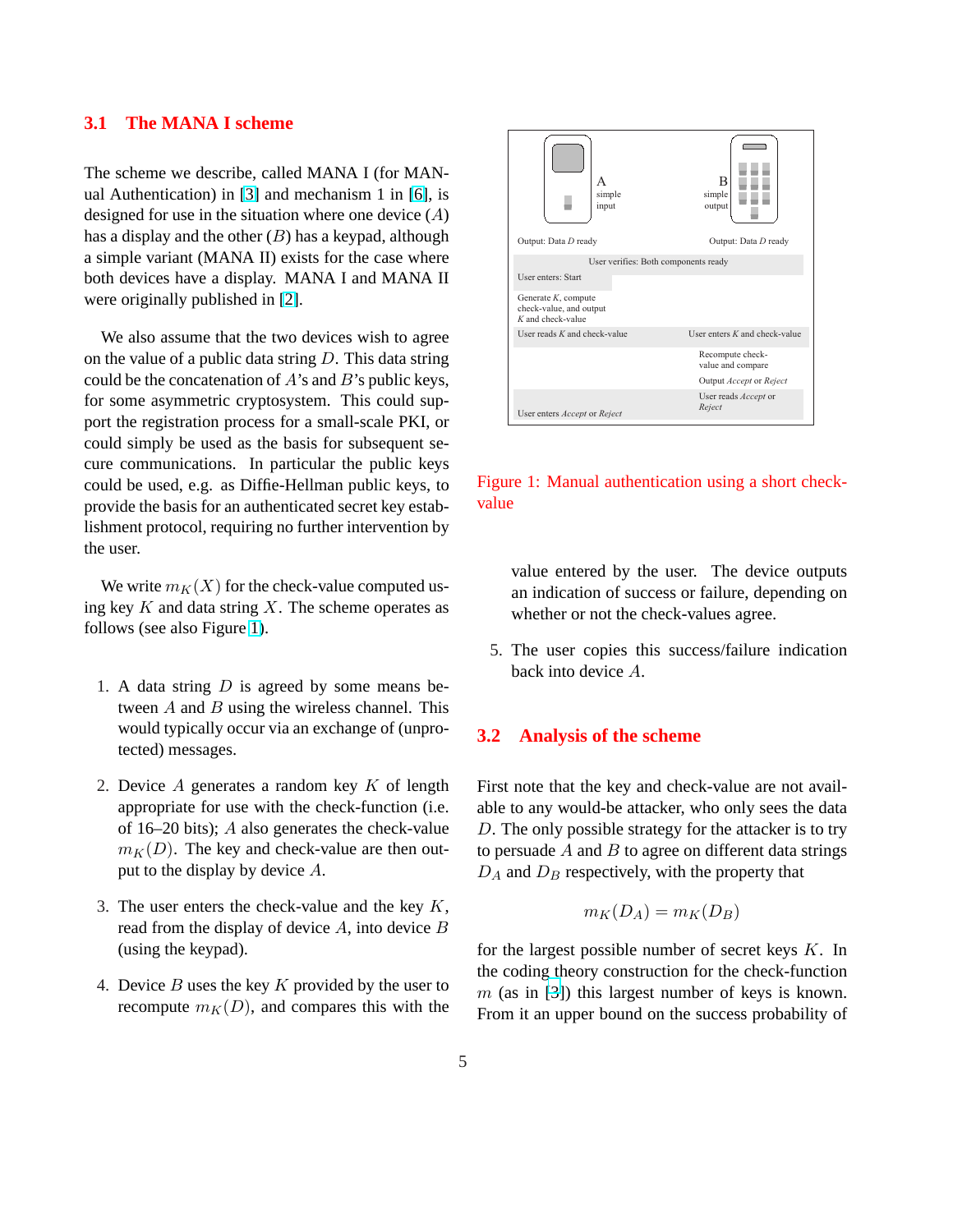the attacker can be determined. However to carry out such a substitution attack, and to reach the largest success probability, would require a lot of computation. In practice an attacker cannot do significantly better than choose arbitrary strings  $D_A$  and  $D_B$  and hope that the check-values computed with the key that is unknown to the attacker will be the same. Even if a check-value construction based on a conventional CBC-MAC is used, it is very unlikely that the attacker will be able to do much better than with the coding theory construction, given that  $A$  and  $B$  choose parts of  $D_A$  and  $D_B$ , respectively. If a guess fails, no off-line computation can help the attacker any further. Once the parties have agreed on a key, it is no longer possible to attack the manual authentication scheme or to persuade either party to accept an incorrect value D. The only possible remaining vulnerability would be in any subsequent key exchange process based on use of the authenticated value  $D$ , e.g. a Diffie-Hellman key agreement (which, as we have discussed previously, is believed to be secure).

In summary, and assuming that the coding theory construction is used for the check-function, the probability of a successful attack (where  $A$  and  $B$  agree on different data values) is less than  $2^{-13}$ , i.e. 1 in 8,000, for 16-bit keys and check-values and less than  $2^{-17}$ , i.e. 1 in 130,000, for 20-bit keys and hash-codes. More details are given in [\[3,](#page-7-0) [6\]](#page-8-0).

#### **3.3 Variants of the scheme**

Since the data string  $D$  is generated by  $A$ , it does not need to be sent to  $B$  until after step 2. In fact, the data transfer can be delayed indefinitely, and the key and check-value transferred manually to  $B$  can act as a 'certificate' for the subsequently exchanged data D. This might be useful, for example, where a newly purchased device is 'manually authenticated' as soon as it is switched on, but where public keys are only generated and exchanged at some later time.

Finally note that a variant of the above mechanism, known as MANA II in [\[3\]](#page-7-0) and mechanism 2 in [\[6\]](#page-8-0), can be devised to cover the situation where both devices  $A$  and  $B$  have a display, but neither of them has a keypad (although they must both possess a means of indicating successful completion of the protocol).

Briefly, in this case, the first two steps are as in MANA I. However, in addition to displaying the key and check-value, device  $A$  also sends the key to device  $B$  via the wireless channel (and hence in this case the key is available to an attacker). Device  $B$  uses the received key to recompute the check-value on its version of the data string, and finally displays the key received from A together with the check value it has computed. The user completes the process by comparing the values displayed by the two devices. Only if the key and check-value agree completely does the user give a 'success' indication to both devices.

# **4 Manual authentication using a MAC function**

A different class of manual authentication protocols can be constructed using a conventional MAC function, such as HMAC [\[4\]](#page-8-0) or a block cipher based CBC-MAC.

### **4.1 The MANA III scheme**

The scheme we describe is MANA III from [\[3\]](#page-7-0) (it is also specified as mechanism 3a in ISO/IEC CD 9798- 6 [\[6\]](#page-8-0)). It is designed for use in the situation where both devices have a keypad, although a simple variant exists for the case where one device has a display (see below). As previously, we assume that the two devices wish to agree on the value of a public data string  $D$ , where  $D$  could be used for agreeing public keys, as described in section 3.1.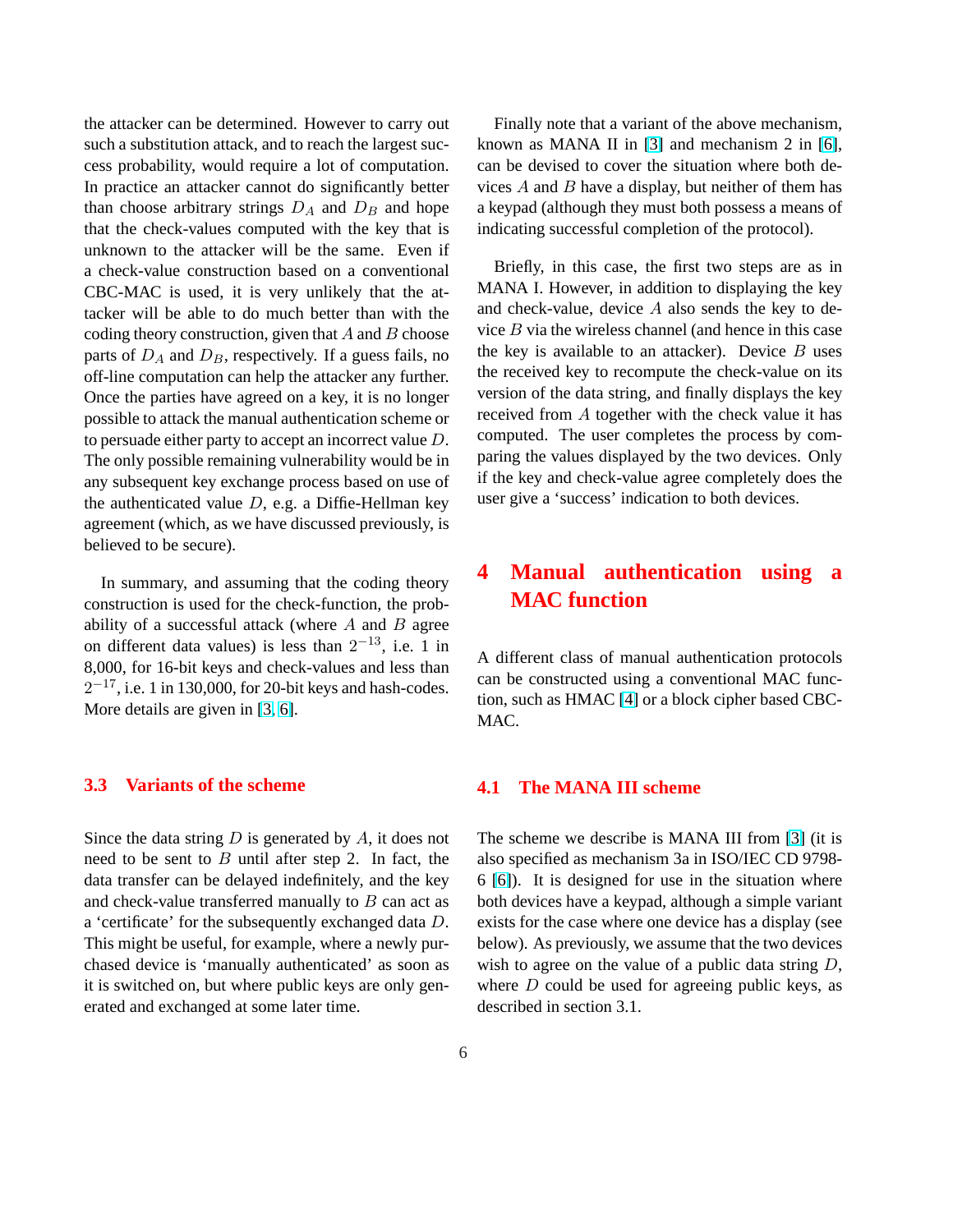We write  $m_K(X)$  for the MAC computed using key  $K$  and data string  $X$ . The scheme operates as follows (see also Figure 2).



Figure 2: Manual authentication using a MAC

- 1. A data string  $D$  is agreed between  $A$  and  $B$  using the wireless channel.
- 2. The user generates a short random bit-string  $R$ , e.g. of 16–20 bits, and enters it into both devices.
- 3. Device A generates a random MAC key  $K_1$  and computes the MAC value  $M_1$  =  $m_{K_1}(I_A||D||R)$ , where  $I_A$  is an identifier for A and || denotes concatenation of data items. Device  $A$  sends  $M_1$  to  $B$  via the wireless link.
- 4. Device B generates a random MAC key  $K_2$  and computes the MAC value  $M_2$  =  $m_{K_2}(I_B||D||R)$ , where  $I_B$  is an identifier for B. Device  $B$  sends  $M_2$  to  $A$  via the wireless link.
- 5. When device A receives  $M_2$  from B (and not before), A sends B the key  $K_1$ .
- 6. When device B receives  $M_1$  from A (and not before), B sends A the key  $K_2$ .
- 7. On receipt of  $K_2$ , A uses it to recompute  $M_2$ , where the data employed in the computation consists of its stored value of  $D$ , the expected identifier  $I_B$ , and the random value R input by the user. If the recomputed  $M_2$  agrees with the value received from B then A indicates success.
- 8. On receipt of  $K_1$ , B uses it to recompute  $M_1$ , where the data employed in the computation consists of its stored value of  $D$ , the expected identifier  $I_A$ , and the random value R input by the user. If the recomputed  $M_1$  agrees with the value received from A then B indicates success.
- 9. If (and only if) both devices indicate success, the user indicates success to both devices.

Finally note that steps 2/3 and also 4/5 may be conducted in parallel.

#### **4.2 Analysis of the scheme**

The MANA III scheme is a slightly modified version of a protocol called SHAKE [\[9](#page-8-0)]. Informally, the security of the scheme relies on the fact that  $R$  remains secret to the attacker (it is never sent over the air) and both  $A$  and  $B$  release a commitment (i.e. the MAC value) to the data  $D$  before releasing the key used to compute this commitment.

In order for the scheme to work, the last step must be performed, since it is indeed easy for a forgery to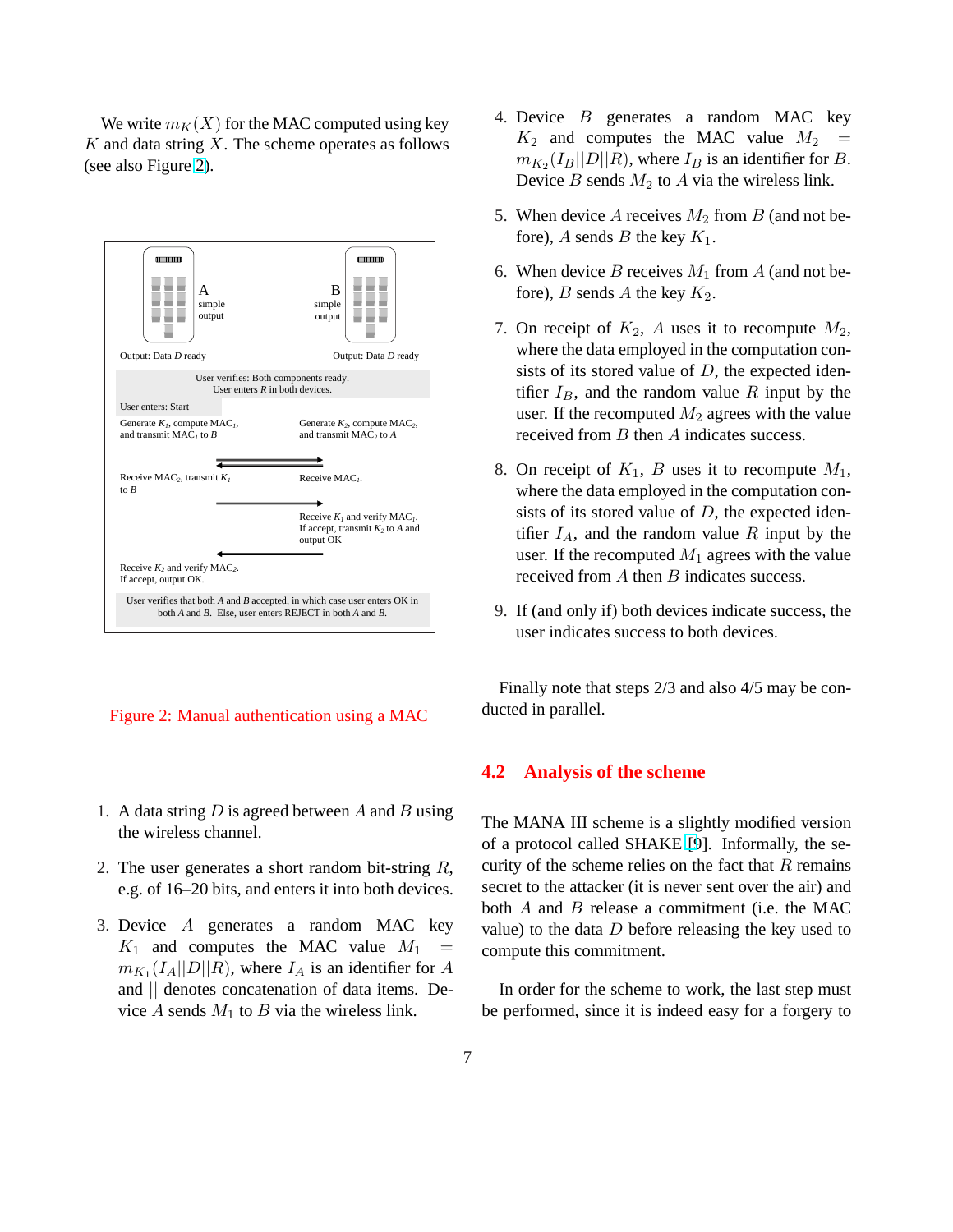<span id="page-7-0"></span>make a full (not successful) exchange with  $A$ , calculate  $R$  by exhaustive search, and then make a successful exchange with  $B$ . However, such an attack will be detected by the double check in the last step. Hence, the interceptor's only hope of attacking the scheme is to determine  $R$  from the MAC values, but in the absence of the keys this is infeasible.

Thus the best approach for the attacker is to guess R. The likelihood of a successful attack is thus  $2^{-r}$ , for an r-bit value  $R$ , i.e. the odds against a successful attack are 1 in 70,000 for a 16-bit random value  $R$ , and 1 in a million for a 20-bit R.

Of course, this calculation assumes that  $R$  is chosen at random from all possible r-bit values. In practice, if  $R$  is chosen by a human, then some values will be more likely than others. This can be exploited by an attacker whose best strategy is simply to guess the most likely r-bit value. However, this is unlikely to drastically reduce the security of the system unless the attacker understands well the behaviour of the user being attacked. Also, if  $R$  is instead chosen by one of the devices, as in the variant scheme described immediately below, then the risks associated with a poor choice of R are avoided.

#### **4.3 Variants of the scheme**

Two variants of the scheme exist, both of which are included in the draft standard [\[6\]](#page-8-0).

The first variant (originally proposed by Jakobsson [\[7\]](#page-8-0) and listed as mechanism 3b in [\[6\]](#page-8-0)) involves a total of r 'rounds', where r is the number of bits in  $R$ . In each round, one bit of  $R$  is used, and the devices exchange MACs and keys as in the scheme described above. While this increases significantly the amount of data exchanged between the devices, it removes the need for the user to give success indications to the devices at the end of the protocol.

The second variant (mechanism 4 in [\[6\]](#page-8-0)) applies to the case where one device has a display and the other has a keypad. In this case, step 2 is modified so that the device with the display generates the random value  $R$  and displays it to the user, who then enters it into the other device. All other steps of the scheme remain unchanged.

## **5 Concluding remarks**

The schemes described in this paper meet the objective of enabling two wireless devices to securely authenticate one another and agree on a shared data string. This is achieved without the need for the user to enter or compare long strings of digits. The user is typically only required to type in (or compare) around 32 binary digits (e.g. in the form of eight hexadecimal digits).

Mechanism MANA III further improves on the situation and only requires the user entry of 16 bits, although these digits must be entered into both devices or read from one device and typed into the other.

## **References**

- [1] W. Diffie and M. E. Hellman. New directions in cryptography. *IEEE Transactions on Information Theory*, **IT-22**:644–654, 1976.
- [2] C. Gehrmann and K. Nyberg. Enhancements to Bluetooth baseband security. In *Proceedings of Nordsec 2001, Copenhagen, Denmark*, November 2001.
- [3] C. Gehrmann and K. Nyberg. Security in personal area networks. In C. J. Mitchell, editor, *Security for Mobility*, pages 191–230. IEE, London, 2004.